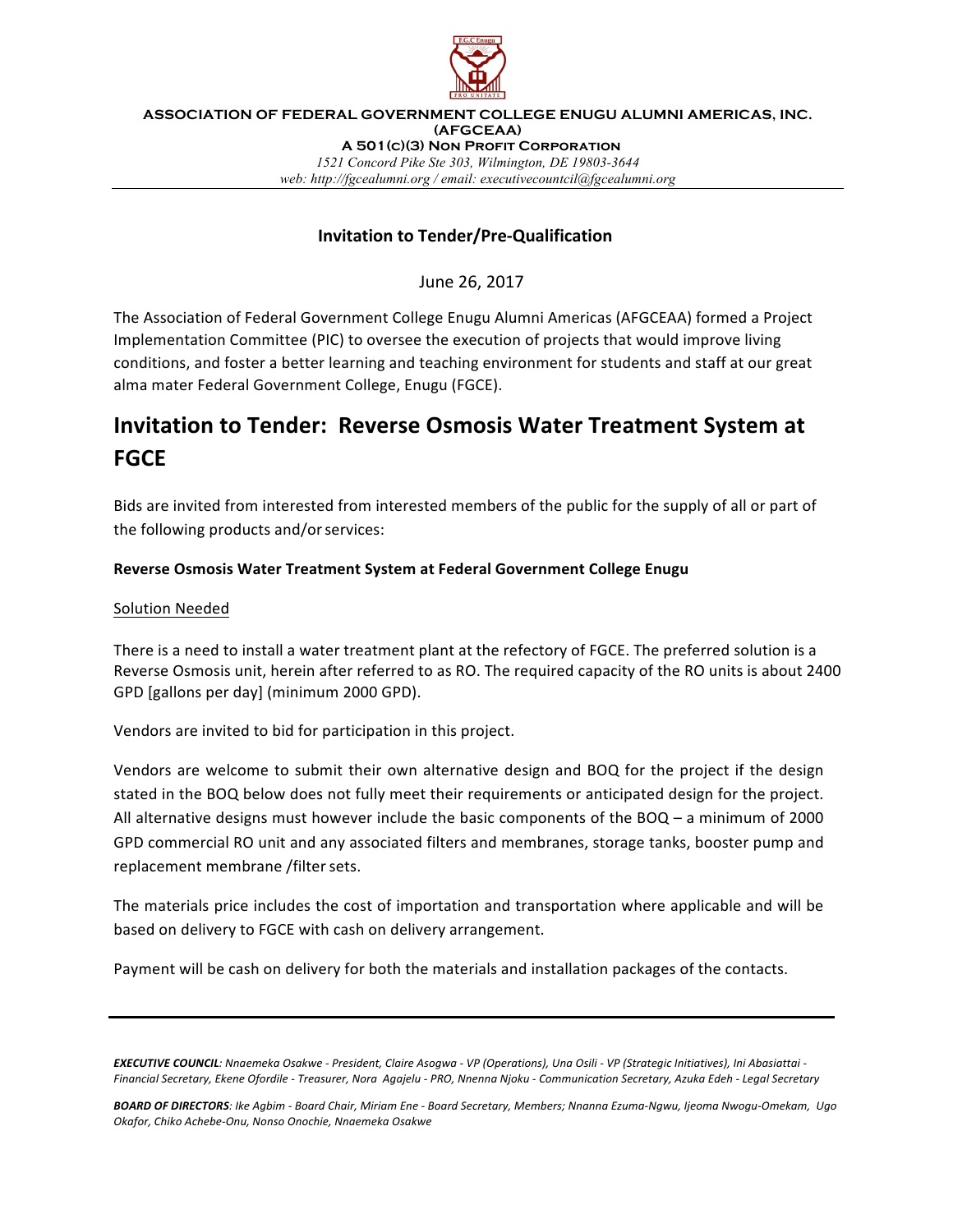

#### **ASSOCIATION OF FEDERAL GOVERNMENT COLLEGE ENUGU ALUMNI AMERICAS, INC. (AFGCEAA) A 501(c)(3) Non Profit Corporation**

*1521 Concord Pike Ste 303, Wilmington, DE 19803-3644 web: http://fgcealumni.org / email: executivecountcil@fgcealumni.org*

Vendors should be able to provide a minimum of a 2 year- warranty for both the materials and installation contracts (whichever is applicable)

## **Reverse Osmosis Water Treatment System- FGCE Refectory**

| S/Nr | Item description                                   | Qty           | <b>Unit Price</b> | Amount |
|------|----------------------------------------------------|---------------|-------------------|--------|
|      | 2400 GPD commercial Reverse Osmosis unit           |               |                   |        |
| 2    | Alkaline remineralization filter                   | 1             |                   |        |
| 3    | 1HP or similar pump (with pressure gauges) capable | 1             |                   |        |
|      | delivering at least 60psi to RO system             |               |                   |        |
| 4    | PVC Storage tanks (1750 gallons or 5000L)          | $\mathfrak z$ |                   |        |
| 5    | Replacement membrane and filter sets               | 2 sets        |                   |        |
| 6    | UV light (optional)                                |               |                   |        |
|      | <b>PVC fittings</b>                                | 1             |                   |        |
| 8    | Labour                                             | Lot           |                   |        |
| 9    | Logistics                                          | Lot           |                   |        |
| 10   | <b>Tank fittings</b>                               | Lot           |                   |        |

Tenders are hereby invited from eligible and reputable contractors who wish to bid for the projects. Completed tender documents for each project should be submitted to the Project Implementation Committee via email at 2017projects@fgcealumni.org

All bids must be received by 11.59pm (WAT) on July 3rd, 2017 Successful bidders will be contacted no later than 10 days from the date of this publication.

All vendors must be prepared to commence work within 7 days from the date of the contract award.

For questions/clarifications on this publication, please contact The Project Implementation Committee via email at 2017projects@fgcealumni.org

#### **Pre-Qualification criteria:**

- 1. Certificate of Incorporation/Evidence of registration at the CAC
- 2. Evidence of current Tax clearance certificate for 3 years (optional)
- 3. Evidence of VAT and TIN (Tax Identification Number) registration
- 4. Company profile, organizational structure including names of directors and management

**EXECUTIVE COUNCIL**: Nnaemeka Osakwe - President, Claire Asogwa - VP (Operations), Una Osili - VP (Strategic Initiatives), Ini Abasiattai -*Financial Secretary, Ekene Ofordile - Treasurer, Nora Agajelu - PRO, Nnenna Njoku - Communication Secretary, Azuka Edeh - Legal Secretary*

BOARD OF DIRECTORS: Ike Agbim - Board Chair, Miriam Ene - Board Secretary, Members; Nnanna Ezuma-Ngwu, Ijeoma Nwogu-Omekam, Ugo *Okafor, Chiko Achebe-Onu, Nonso Onochie, Nnaemeka Osakwe*